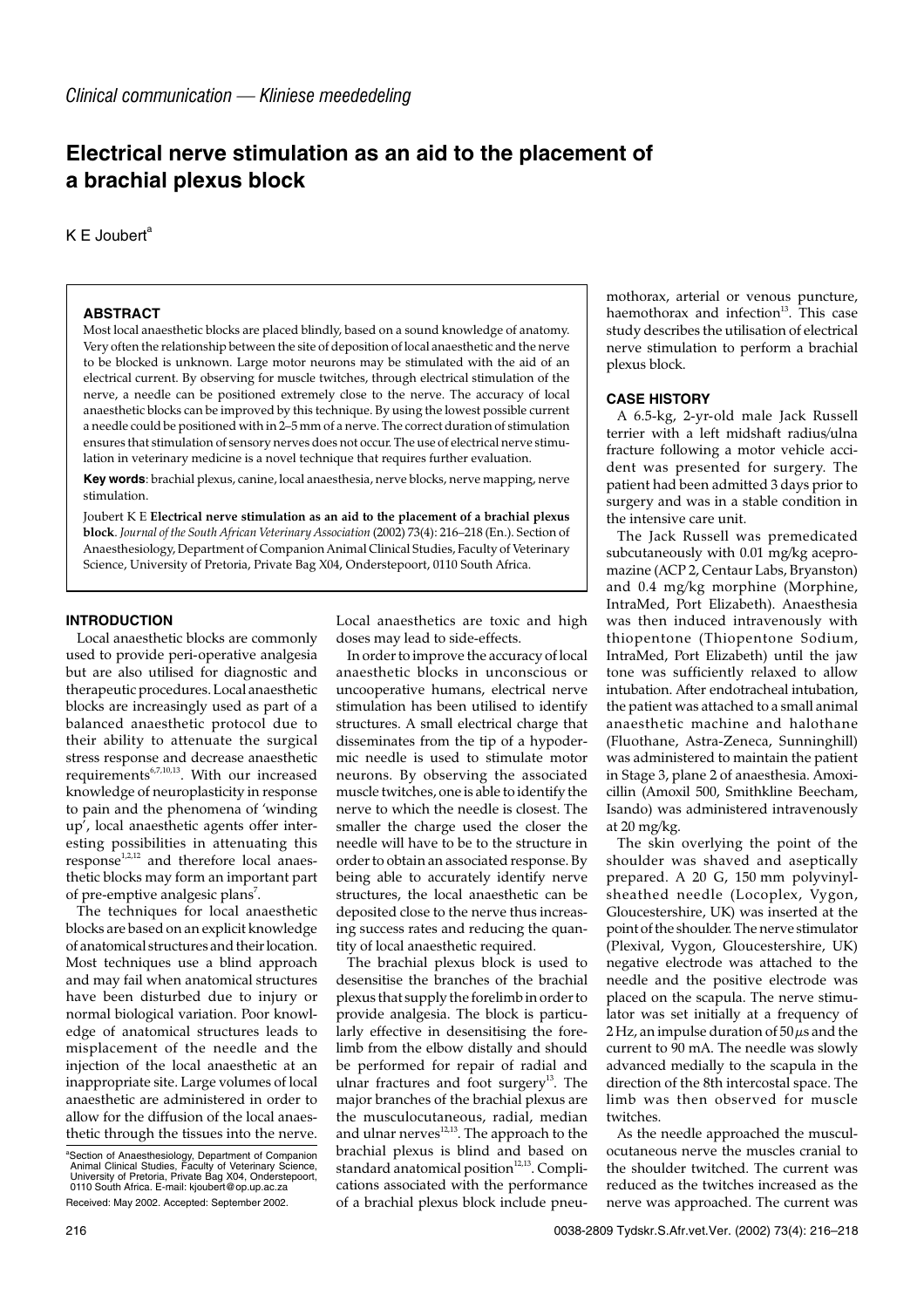reduced from 90 mA to 5 mA. The needle was then directed more caudally to locate the next branch of the brachial plexus. By redirecting the needle and keeping the current flow low the position of the next branch of the brachial plexus could be determined. The procedure was repeated until all the branches of the brachial plexus (median, radial and ulnar nerves) had been located. As each nerve was identified, 1 ml of 5 mg/ml bupivacaine (Macaine, Adcock Ingram, Midrand) was deposited at the nerve.

The patient remained stable throughout the anaesthetic period. Heart rate varied between 80 and 112 bpm, respiratory rate between 28 and 45 bpm, pulse oximetry between 91 and 98 % and the anaesthetic plane was maintained in Stage 3, plane 2. No adverse effects were observed during the anaesthetic period or during the postoperative period.

### **DISCUSSION**

The efficacy of this block is difficult to assess, as no verbal communication with the patient is possible. If the patient appears relaxed postoperatively with no behavioral patterns associated with pain as have been described, then it is assumed that the block was effective $^5$ . Pain scoring tables for the assessment of pain have been described but currently no perfect scoring systems exist<sup>7,8,11</sup>. Visual analog scales are very useful $14$ 

As the block is usually placed blindly, the association between nerve structures and the placement of local anaesthetic agent is largely unknown. Large volumes of local anaesthetic are usually used to ensure the efficacy of the block<sup>3</sup>. Electrical nerve stimulation is particularly useful as it enables us to identify this relationship more closely<sup>3</sup>. It is therefore more likely that the block will succeed and be more effective<sup>3</sup>.

The charge delivered by a nerve stimulator is directly proportional to the current and the duration of application. In order to stimulate a nerve, a certain minimum current is required regardless of the duration of pulse application<sup>9</sup>. Larger nerves are more easily stimulated and require a short duration of current application<sup>9</sup>. This makes it possible to stimulate a large alpha motor neuron without stimulating smaller alpha delta and C-type neurons<sup>9</sup>. In practice this means that a muscle twitch can be stimulated and produced without causing any pain<sup>9</sup>. Motor neurons are usually stimulated with a charge applied for  $50-100 \mu s$ , alpha-delta fibres at  $150 \text{ }\mu\text{s}$  and C fibres at  $400 \ \mu s^9$ . Pure sensory nerves usually require a duration of 300–1000  $\mu$ s for stimulation to occur<sup>9</sup>.



Fig. 1: **Effect of charge on the stimulation of nerves.** (A) **shows the normal charge distribution on a nerve. With positive charge stimulation of a nerve** (B) **an area of hyperpolarisation is produced adjacent to the nerve and nerve conduction starts distant to the site of stimulation. Negative charge stimulation** (C) **results in depolarisation of the nerve at the point of stimulation.**

Current dissipates over distance and this relationship between the nerve and the stimulator's needle is defined by Coulomb's Law<sup>9</sup>. Coulomb's law states that if the distance between 2 points is doubled there is a 4-fold reduction in force<sup>4</sup>. For electrical nerve stimulation it means that a higher current setting is required the further the needle is from the nerve. It is also known that less charge is required when the negative electrode is utilised to stimulate the nerve<sup>4</sup>. The negative current flow adjacent to the nerve produces depolarisation of the nerve and hence nerve conduction<sup>4</sup>. This results in a more correct physiological stimulation of the nerve. A positive electrode adjacent to a nerve results in an area of hyperpolarisation and more distally an area of depolarisation where nerve conduction starts in an area distant from the area of stimulation<sup>4</sup>(Fig. 1). Charges in excess of 40 mA may result in microshock if applied directly to the heart<sup>4</sup>.

Owing to the relationship between distance and current, advancing the needle closer to a nerve produces a greater increase in muscle twitch response than a doubling of the current $\lq$ . A small current enables us to identify nerves very accurately $9$ .

An insulated needle is used during the identification of nerve structures. A noninsulated needle dissipates its current over the entire length of the needle. Should the shaft of such a needle pass close to a nerve it will result in stimulation, leading to a false identification of nerve structures in relation to the point of the needle<sup>9</sup>. Charge dissipation occurs in an ellipsoid pattern, resulting in a large surface area over which the charge is distributed. This increases the amount of charge required for nerve stimulation and reduces the accuracy of needle placement<sup>9</sup>. An insulated needle results in the dissipation of charge only from the point of the needle and a more spherical distribution of charge. With an insulated needle, the needle can be positioned 2–5 mm from the nerve $9$  (Fig. 2). This reduces the amount of charge required for nerve stimulation and enables a more accurate identification of the nerves. For this reason a sheathed needle should be used.

In humans, this technique may be



Fig. 2: **Charge distribution from an insulated and non-insulated needle. The non-insulated needle produces a large charge field enabling the stimulation of the nerve beneath the shaft of the needle. An insulated needle provides a small charge field enabling a more accurate placement of the needle.**